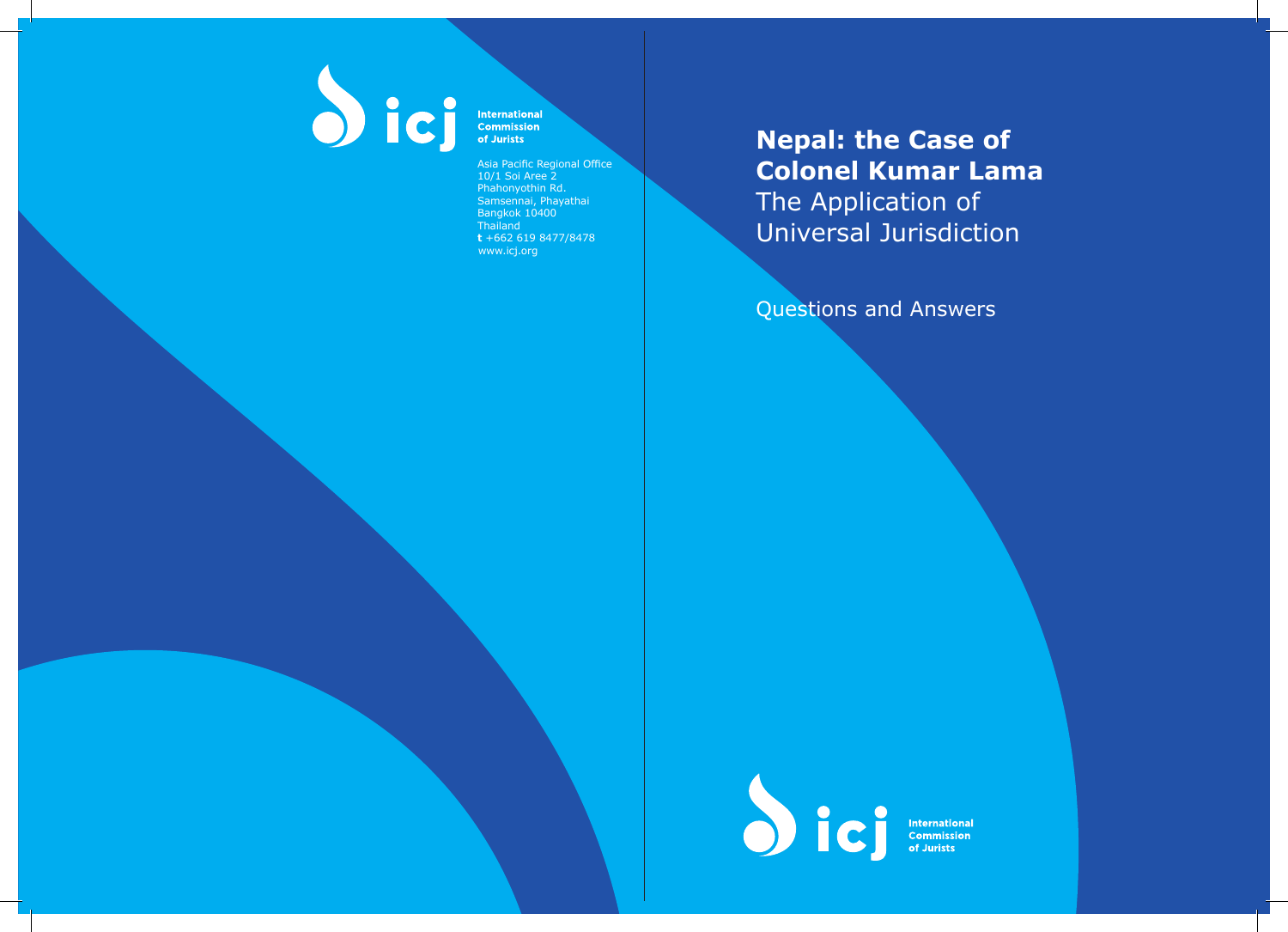Composed of 60 eminent judges and lawyers from all regions of the world, the International Commission of Jurists promotes and protects human rights through the Rule of Law, by using its unique legal expertise to develop and strengthen national and international justice systems. Established in 1952 and active on the five continents, the ICJ aims to ensure the progressive development and effective implementation of international human rights and international humanitarian law; secure the realization of civil, cultural, economic, political and social rights; safeguard the separation of powers; and guarantee the independence of the judiciary and legal profession.

® Nepal: the Case of Colonel Kumar Lama - The Application of Universal Jurisdiction Questions and Answers

© Copyright International Commission of Jurists

The International Commission of Jurists (ICJ) permits free reproduction of extracts from any of its publications provided that due acknowledgment is given and a copy of the publication carrying the extract is sent to its headquarters at the following address:

International Commission of Jurists P.O. Box 91 Rue des Bains 33 Geneva **Switzerland** 

International Commission of Jurists Asia Pacific Regional office 10/1 Soi Aree 2, Phahonyothin Rd. Samsennai, Phayathai Bangkok 10400 **Thailand**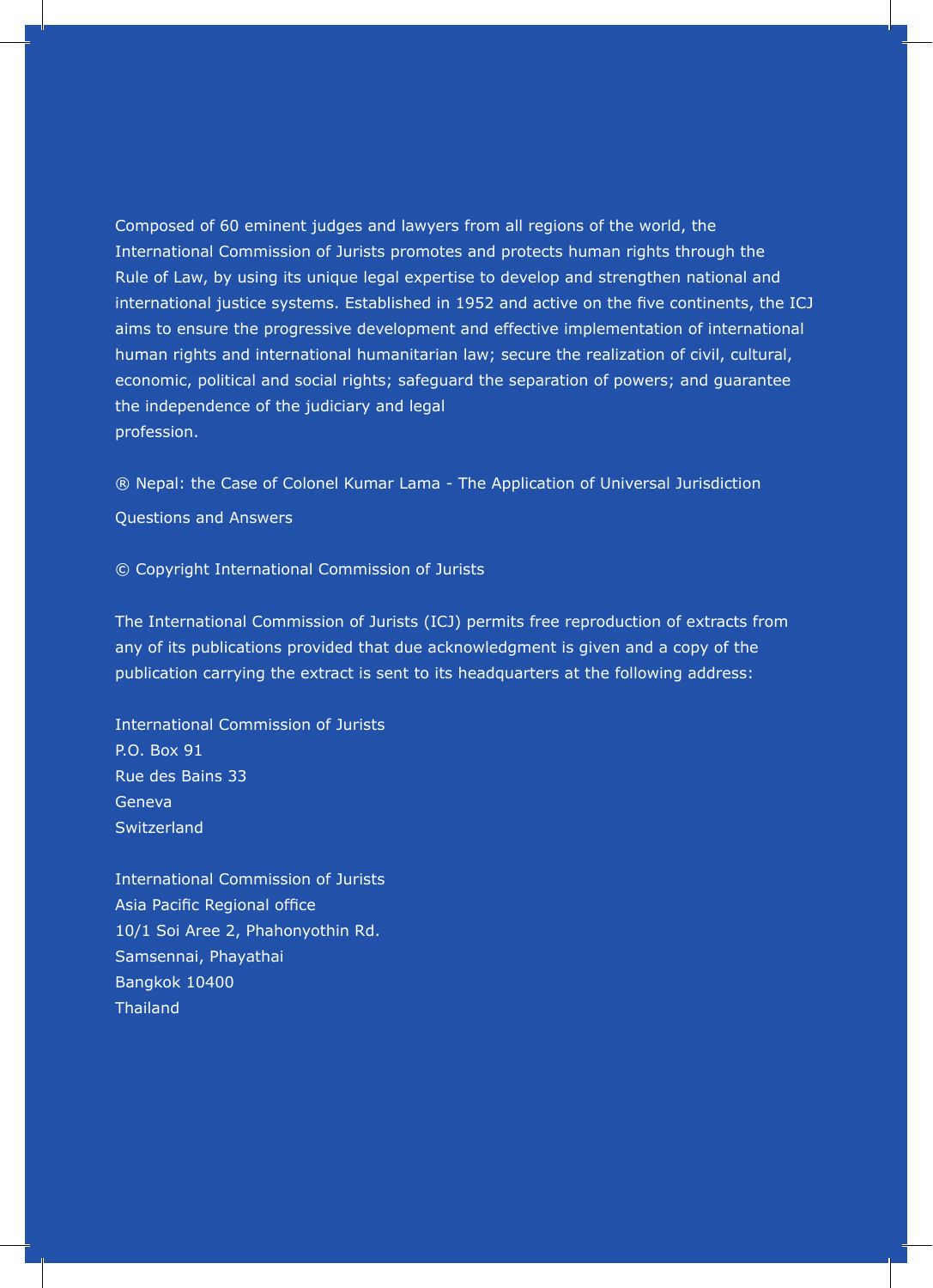## **The ASEAN Human Rights Declaration: Nepal: the Case of Colonel Kumar Lama**

## **The Application of Universal Jurisdiction** - Questions & Answers

### 1. Who is Colonel Kumar Lama and what are the charges against him?

Kumar Lama is a Colonel in the Nepalese Army. Colonel Lama was arrested on the morning of Thursday, 3 January 2013 in St Leonards-on-Sea, East Sussex, aims to ensure the progressive development and effective implementation of international United Kingdom.

Colonel Lama has been charged with two counts under Section 134(1) of the Criminal Justice Act 1988 in the United Kingdom.

internal armed conflict between the government and Maoist forces, Colonel © Copyright International Commission of Jurists command. The charges are based on allegations that in 2005, during Nepal's decade-long Lama participated in the torture of two detainees at an army barracks under his

More specifically, the two counts are:  $\frac{1}{2}$ any of its publications provided that due acknowledgment is given and a copy of the

1. Between 15 April 2005 and 1 May 2005, Colonel Kumar Lama, as a public of-Kapilvastu Nepal intentionally inflicted severe pain or suffering on Janak Baha-P.O. Box 91 dur Raut in the performance or purported performance of his official duties; and ficial or person acting in an official capacity at the Gorunsinghe Army Barracks,

Geneva 2. Between 15 April 2005 and 31 October 2005, Colonel Kumar Lama, acting as Barracks, Kapilvastu Nepal intentionally inflicted severe pain or suffering on Karam Hussain in the performance or purported performance of official duties. a public official or person acting in an official capacity at the Gorusinghe Army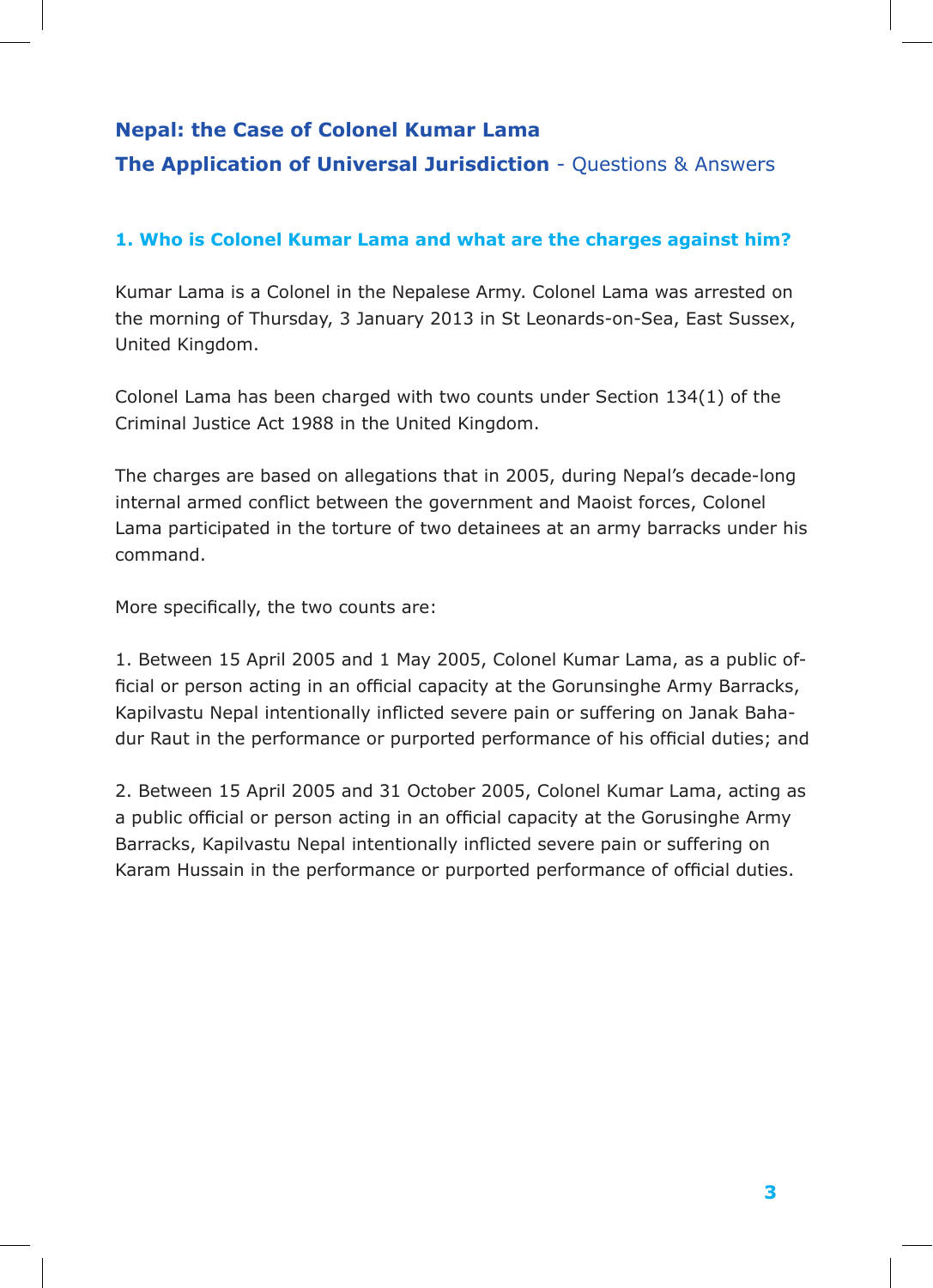### **Nepal: the Case of Colonel Kumar Lama**

**The Application of Universal Jurisdiction** - Questions & Answers

## **2. What authority does the United Kingdom have to arrest Colonel Lama for alleged acts committed in Nepal?**

The United Kingdom is exercising its authority pursuant to the legal principle of 'universal jurisdiction', which requires States to investigate and prosecute, or extradite for prosecution, any person suspected of committing certain acts criminalized under international law—including torture.

The United Kingdom's obligations under international law to take such action arise, among other reasons, as a consequence of being a State Party to the United Nations Convention against Torture and Other Cruel, Inhuman or Degrading Treatment or Punishment (UN Convention against Torture). The United Kingdom became a party to this treaty on 8 December 1988. Nepal is also a State party, acceding to the Convention on the 14 May 1991.

Article 4 of the UN Convention against Torture expressly requires each State Party to ensure that all acts of torture (at a minimum as defined by the Convention), complicity or participation in torture and the attempt to commit torture are criminalized under its domestic law and are punishable by appropriate penalties that take into account the grave nature of these offences.

Article 7 of the UN Convention against Torture requires State Parties to prosecute or extradite for prosecution any person within their jurisdiction who is suspected of committing torture. This requirement applies even if the act of torture was committed in a third country, and regardless of the nationality of the victim or the nationality of the suspected perpetrator.

The United Kingdom enacted the Criminal Justice Act 1988 on 29 July 1988 in advance of its ratification of and with a view to fulfilling its obligations under the UN Convention against Torture.

Section 134 (1) of the Criminal Justice Act 1988, for which Colonel Kumar Lama has been charged, reads:

*134 (1) A public official or person in an official capacity, whatever his nationality, commits the offence of torture if in the United Kingdom or elsewhere he intentionally inflicts severe pain or suffering on another in the performance or purported performance of his official duties. (emphasis added)*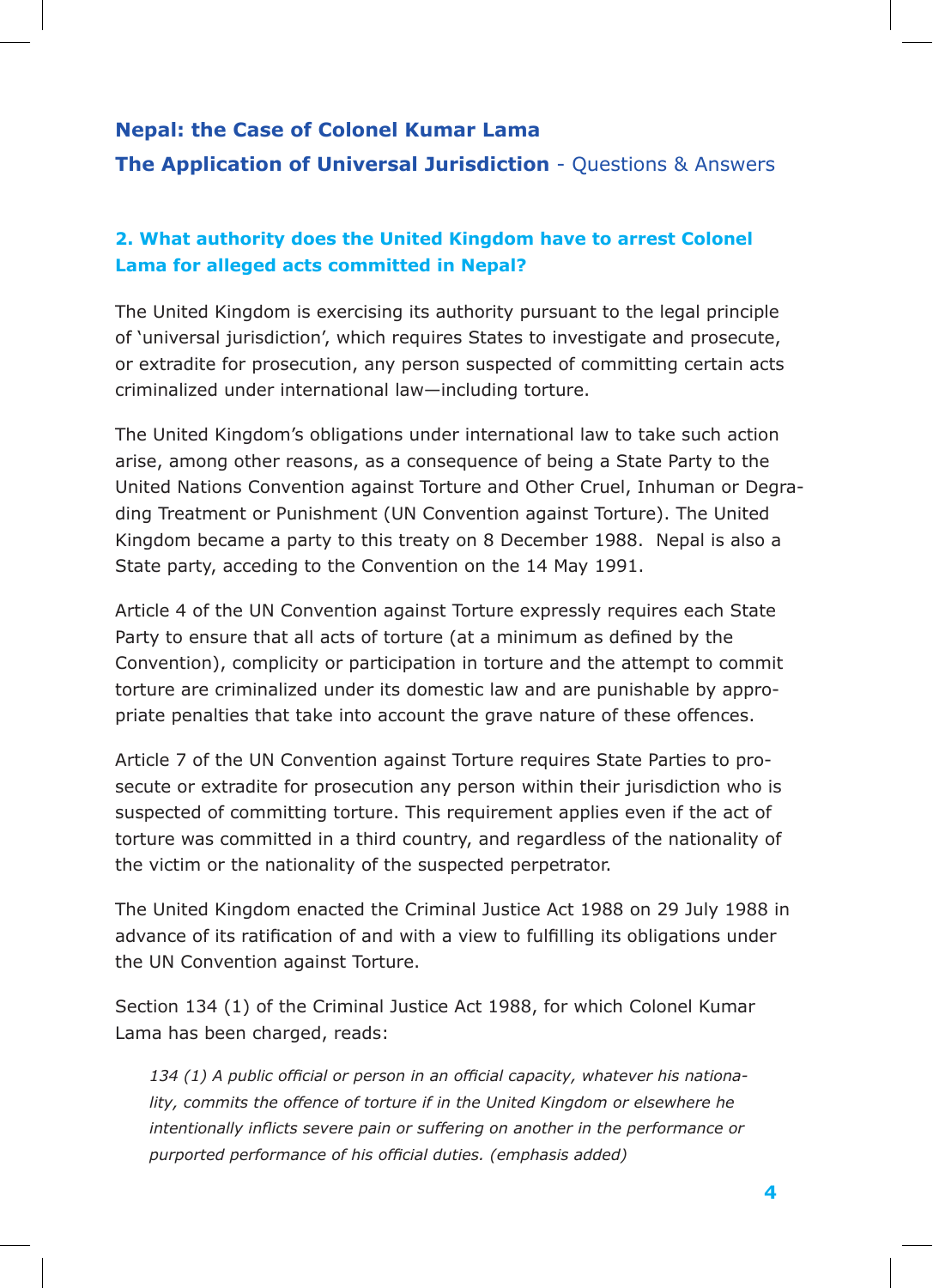## **3. What was the political context in Nepal at the time of the alleged torture?**

In 2005, when the allegation of torture at issue in this case arose, Nepal was nine years into a decade-long internal armed conflict between the Government and Maoist insurgents seeking to overthrow the monarchy and install the 'People's Republic of Nepal.' The armed conflict ended in November 2006 with the signing of the Comprehensive Peace Agreement after a widespread "People's Movement" demanded an end to the fighting and the establishment of a more representative Government.

One of the main demands of the People's Movement was for accountability for the serious abuses and violations of human rights and international humanitarian law that occurred over the course of the 10-year conflict. Government and paramilitary forces were responsible for unlawful killings, enforced disappearance, torture and other ill-treatment and widespread arbitrary detention.

Maoists were responsible for numerous unlawful killings outside of combat operations as well as acts of torture and mutilation, abduction and forced recruitment of civilians, including children under 18 years of age. It is estimated that during the conflict approximately 13,000 people were killed, over 1,300 people were subjected to enforced disappearance and that some 150,000 people were displaced.

The Government put into place several anti-terrorism laws and security measures during the conflict, conferring wide-ranging immunity on armed forces, police forces and paramilitary forces in their conduct against the Maoist insurgents. In 2001 and again in 2005, a state of emergency was imposed suspending most of the rights enshrined in the constitution and removing checks and balances on the power of the Army.

These factors facilitated the commission of widespread human rights violations by government security forces with relative impunity. The ICJ conducted a fact-finding mission in late 2004 and released a report in 2005, Nepal: Rule of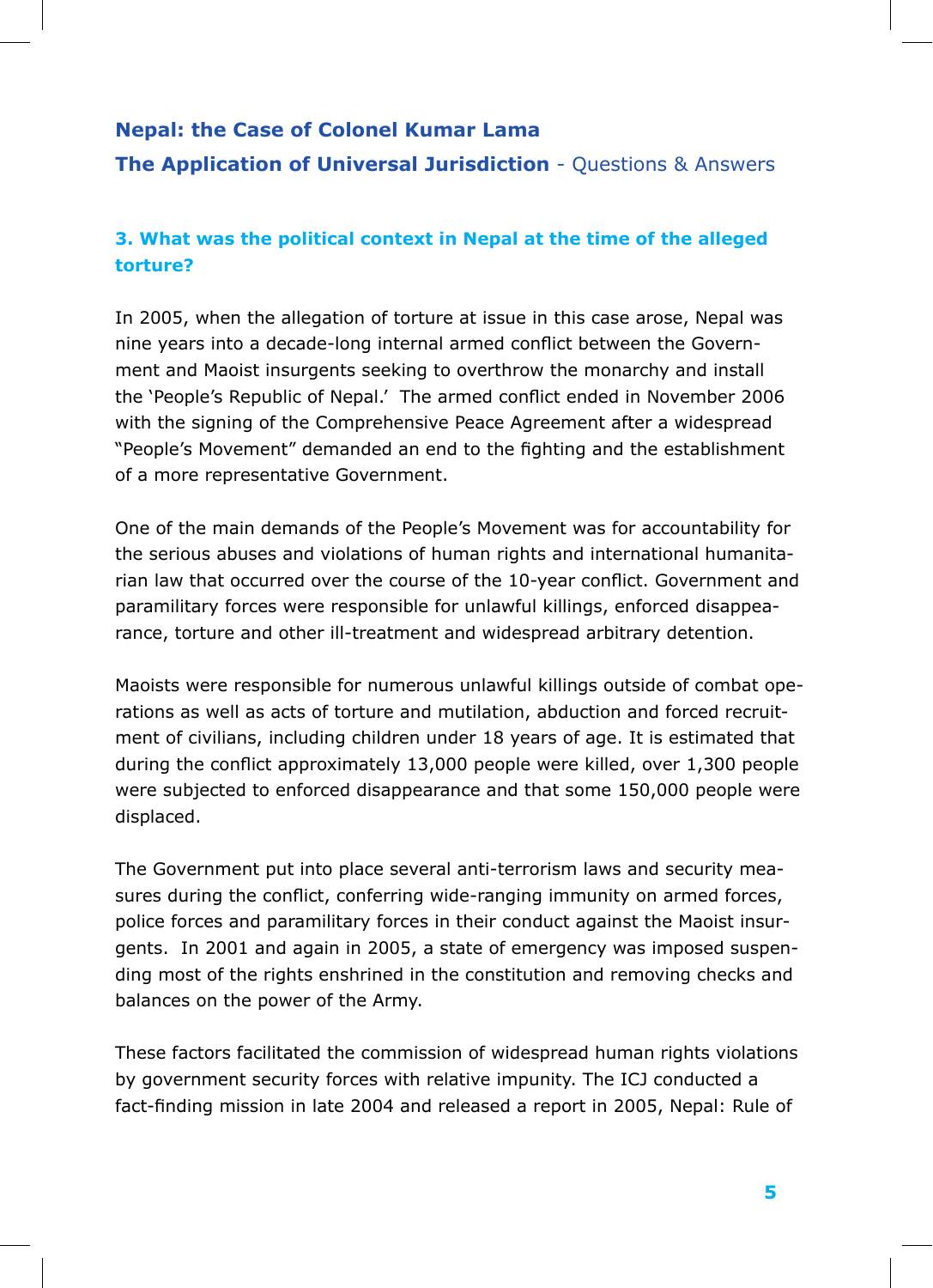Law Abandoned<sup>1</sup>, documenting the deterioration of rule of law and the growing impunity for gross human rights. The ICJ urged the Government to repeal security laws, revoke the state of emergency and take steps to investigate and bring to justice those persons suspected of committing gross human rights violations.

1 http://www.icj.org/royal-coup-plunges-nepal-deeper-into-human-rights-crisis-icj-urgesunited-response-at-united-nations-commission-on-human-rights-2/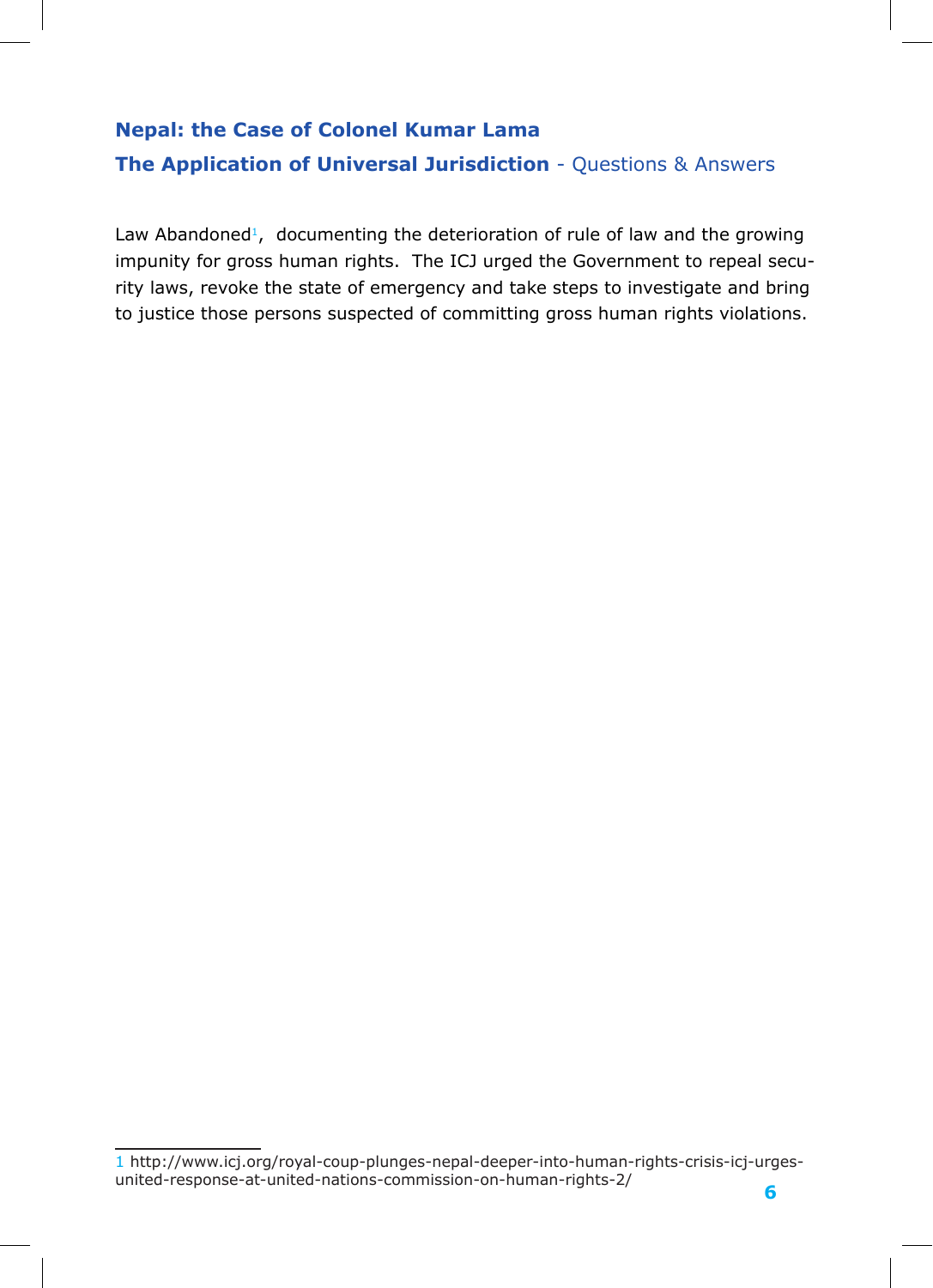**4. Has Nepal taken actions to investigate or prosecute individuals suspected of committing gross human rights abuses since the end of the conflict?**

Almost seven years after the People's Movement and the Peace Accord, Nepal has failed to investigate and bring to justice a single person for gross human rights abuses committed during the conflict. Security laws are still in place, conferring wide immunities to the Army and police forces for conduct, including for human rights violations, taken in the course of their duties.

Parliament was dissolved in late May 2012 without having agreed on a law – on which it held much debate and consultation – to establish a proper, effective and credible transitional justice mechanism.

An ordinance for the establishment of a Truth and Reconciliation Commission, drafted by the Council of Ministers, was promulgated by the President in March 2013, with no consultation with victims of the conflict or civil society. The Ordinance, among other serious flaws, allows the possibility of amnesties for serious human rights abuses committed during the civil war.

Of further concern, there is currently no specific crime for the act of torture under Nepali law despite the Government of Nepal's obligation to criminalize the offence of torture under Article 4 of the UN Convention against Torture.

The ICJ has publicly criticized the Ordinance<sup>2</sup> and repeatedly called on the Government of Nepal to enact a specific crime of torture and take steps to end impunity.

<sup>2</sup> http://www.hrw.org/node/114432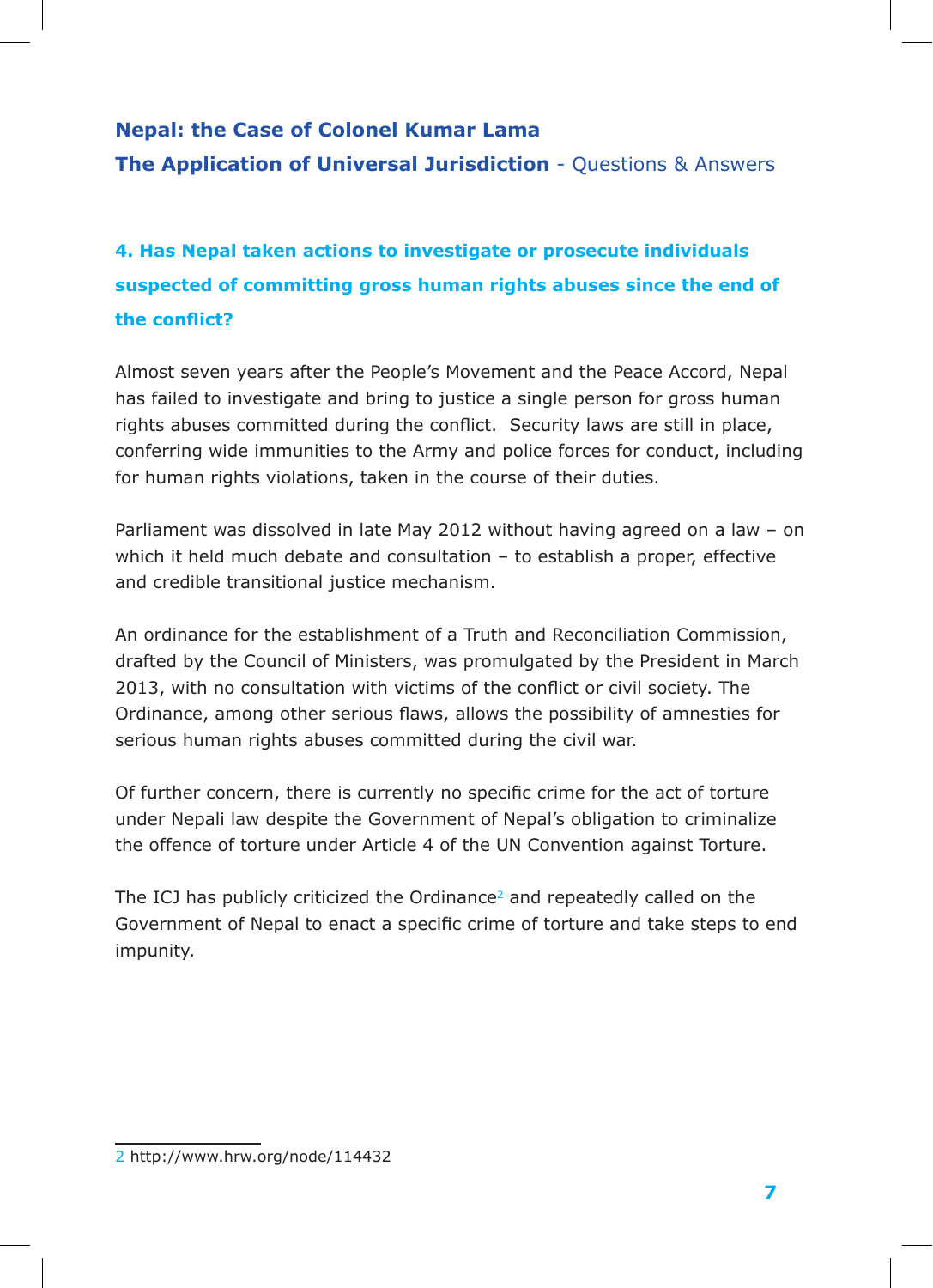## **5. Can Colonel Kumar be immune from prosecution on the basis of statutory provisions under Nepal law?**

No. The prohibition of torture under general international law and treaty law<sup>3</sup>, applies to all people at all times. The prohibition against torture is unquestionably a peremptory norm of international law, as affirmed in consensus resolutions of the UN General Assembly and international judicial rulings, meaning that no other international or national law can override this norm. The prohibition may not be subjected to any derogation or limitation, under both the UN Convention against Torture4 and the International Covenant on Civil and Political Rights<sup>5</sup>.

Article 7 of the UN Convention against Torture requires all member States to exercise jurisdiction over persons suspected of torture in their jurisdiction, irrespective of whether the alleged act of torture was committed in another country, unless it extradites them to another state. As the International Court of Justice has clarified, the duty of a State in which a suspect is found to investigate and, if sufficient admissible evidence exists, prosecute is an obligation under the Convention against Torture, while extradition of the individual to another State is an option. The Committee against Torture, the expert body mandated to monitor the implementation of the treaty by State Parties and to interpret its provisions came to a similar conclusion $6$ .

<sup>3</sup> Committee against Torture, General Comment 2, UN Doc. CAT/C/GC/2(2008) para 1; Prosecutor v Furundzija , Case No. 17-95-17/1-T, Judgment, International Tribunal for the Former Yugoslavia, 10 December 1998, at para 153-157; Article 2, UN Convention against Torture.

<sup>4</sup> Article 2, Convention against Torture and other cruel, inhuman or degrading treatment or punishment, adopted and opened for signature, ratification and accession by General Assembly resolution 39/46 of 10 December 1984, entry into force 26 June 1987, in accordance with article 27(1), http://www.ohchr.org/EN/ProfessionalInterest/Pages/CAT. aspx

<sup>5</sup> Article 4, Article 7, International Covenant on Civil and Political Rights, http://www.ohchr. org/EN/ProfessionalInterest/Pages/CCPR.aspx

<sup>6</sup> Questions Relating to the Obligation to Prosecute or Extradite (Belgium v Senegal), Judgment, International Court of Justice, 20 July 2012, para 95; see also Communication no. 181/2001, Suleymane Guengueng et al v Senegal, Decision of 19 May 2006, UN Doc. CAT/C/36/D/181/2001, para 9.7.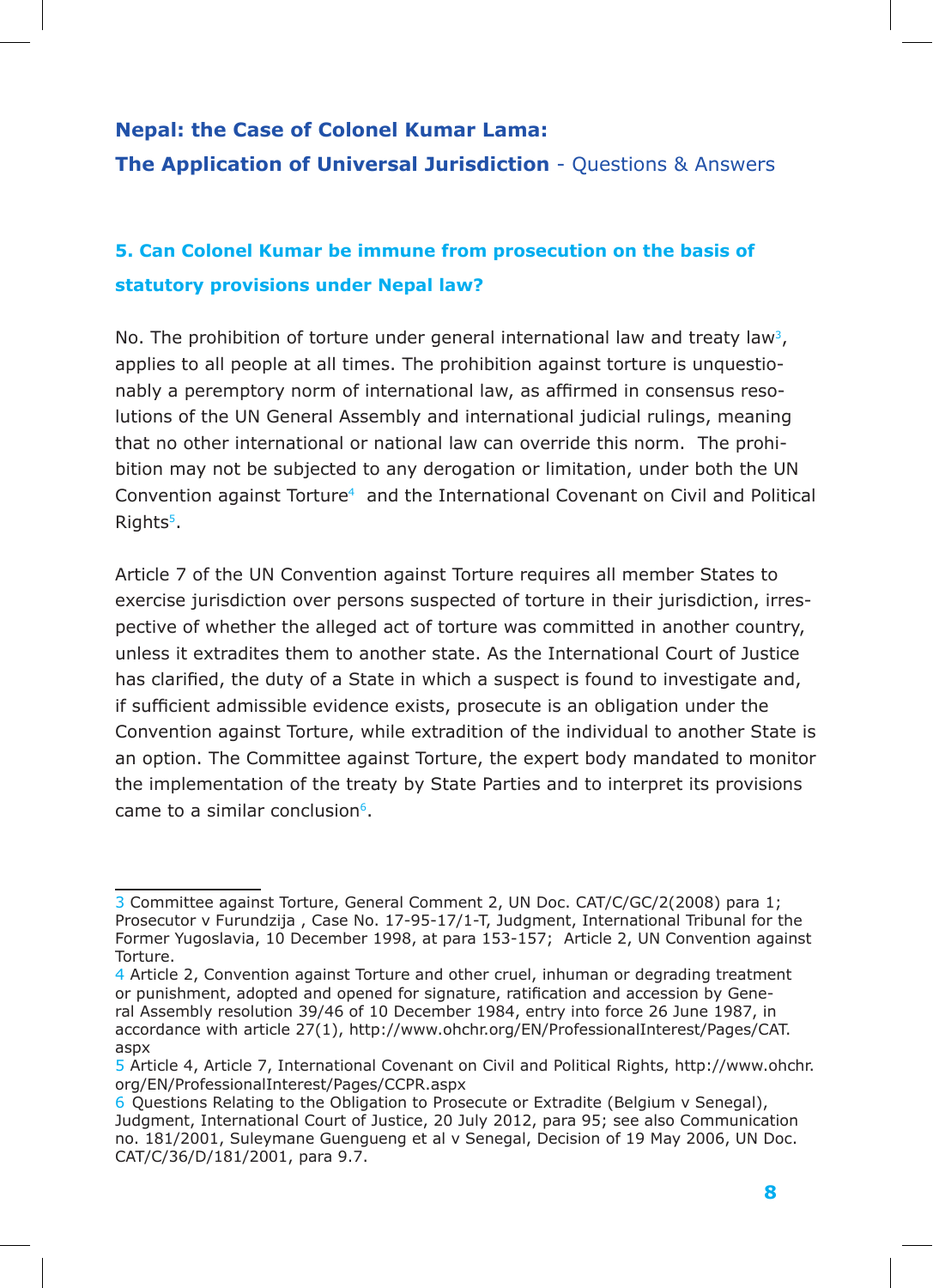The United Nations General Assembly in its most recent unanimous reso $lution<sup>7</sup>$ , and in previous resolutions on the prohibition against torture have called on all States to fully implement the absolute and non-derogable prohibition of torture, and to ensure accountability for all such acts. It has further called on States Parties to the Convention against Torture to fulfill their obligation to submit for prosecution or extradite those alleged to have committed acts of torture.

Under international law, the grant of immunity or other measures such as amnesties or pardons, which would prevent prosecution or punishment of an individual for a crime under international law, including torture, are prohibited<sup>8</sup>.

Provisions under the laws of Nepal that would afford Colonel Lama immunity from prosecution for torture at any time would, if applied, violate international law. Any such provision in the law of Nepal would not serve as bar for his prosecution in the United Kingdom or any other national jurisdiction. And any immunity he would benefit from in Nepal, would indeed provide a stronger imperative for the United Kingdom to exercise jurisdiction over him for the crime of torture rather than send him back to Nepal with its prevalent climate of impunity<sup>9</sup>.

<sup>7</sup> http://www.un.org/ga/search/view\_doc.asp?symbol=A/RES/67/161

<sup>8</sup>http://www.un.org/ga/search/view\_doc.asp?symbol=CAT/C/GC/2 : Committee against Torture General Comment 3, UN Doc. CAT/C/GC/3 , paras 41-42; Committee against Torture General Comment 2 , UN Doc. CAT/C/GC/2, para 5; http://www.refworld.org/ cgi-bin/texis/vtx/rwmain?docid=453883fb0 : Human Rights Committee General Comment 20, para. 15.

<sup>9</sup> See Prosecutor v Furundzija , Case No. 17-95-17/1-T, Judgment, the International Tribunal for the Former Yugoslavia, 10 December 1998, at para 155-156.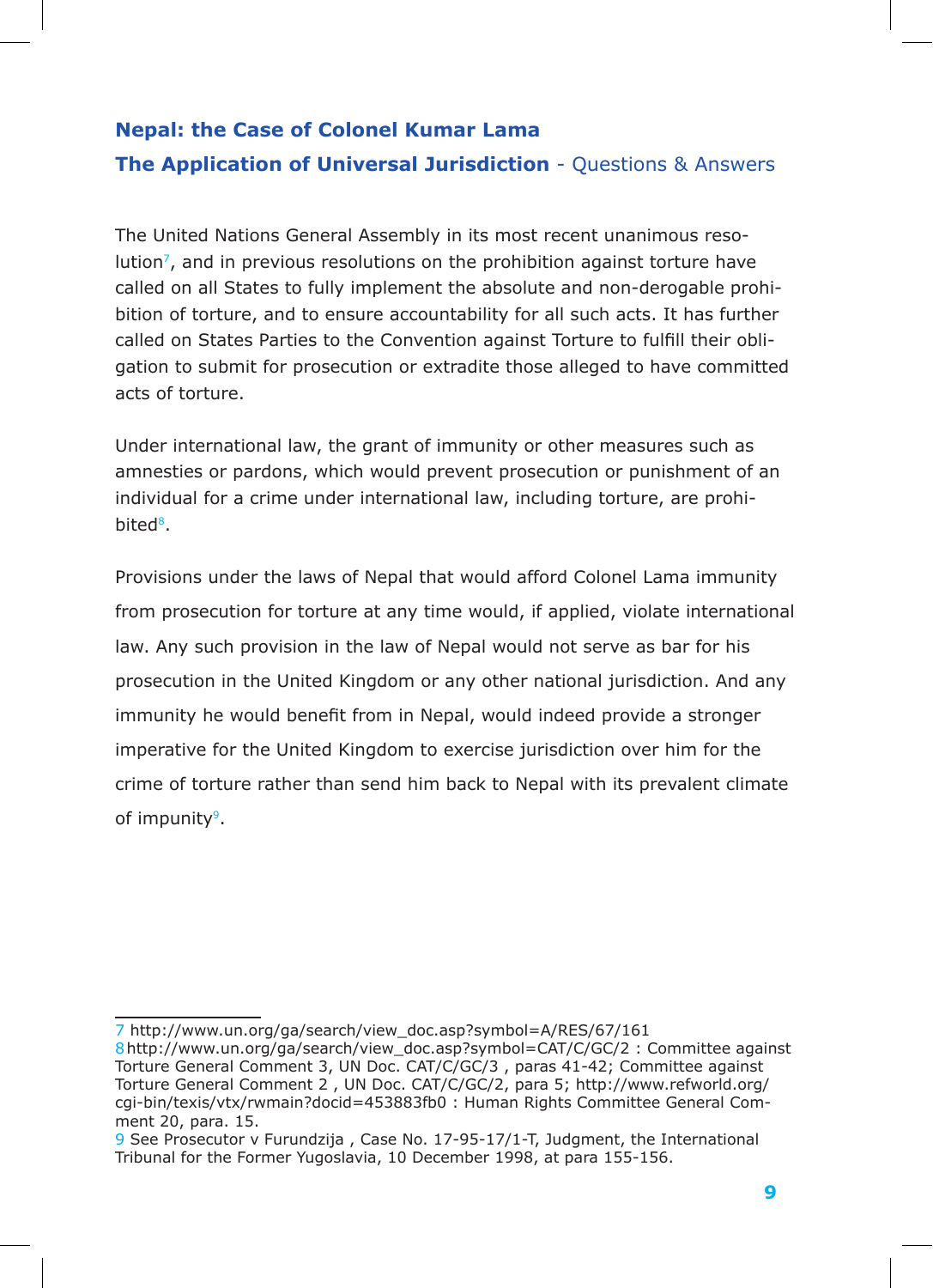### **6. What is the prohibition of double jeopardy?**

more increased to a decay of purposed of the same offence in the same jurisdiction. The punished more than once for the same offence in the same jurisdiction. The out in Article  $14(7)^{10}$  of the International Covenant of Civil and Political Rights (ICCPR). Nepal and the United Kingdom are State Parties to this treaty. The prohibition of 'double jeopardy,' means a person cannot be tried or prohibition is a key component of the notion of due process of law and is set

The United Nations Human Rights Committee, the body of experts tasked with monitoring the implementation of the ICCPR by State Parties and interpreting its provisions, has clarified that a trial of an individual for the same incident in a different jurisdiction does not violate the prohibition against double jeopar $dy^{11}$ .

The UN Human Rights Committee has further clarified that the principle of double jeopardy only applies to criminal offences or punishments of a criminal nature. A hearing resulting in a disciplinary measure does not shield the accused from a subsequent criminal trial on the same incident<sup>12</sup>.

<sup>10</sup> http://www1.umn.edu/humanrts/instree/b3ccpr.htm

<sup>11</sup>Communication No. 204/1986, A .P. v Italy, 2 November 1987, para 7.3, 2 Sel. Dec. 67 at 68; Communication No. 692/1996, A.R.I. v Australia, 28 July 1997, UN Doc. CCPR/ C/60/D/692/1996, para 6.4; see also Amnesty International, Fair Trials Manual, December 1998, pp 112-113, accessed at: http://www.amnesty.org/en/library/asset/%20 POL30/002/1998/en/81bf7626-d9b1-11dd-af2b-b1f6023af0c5/pol300021998en.pdf 12 United Nations Human Rights Committee, General Comment 32, para 57; see also Communication No. 1001/2001, Gerardus Strik v. The Netherlands, 1 November 2002, UN Doc.CCPR/C/76/D/1001/2001 , para 7.3